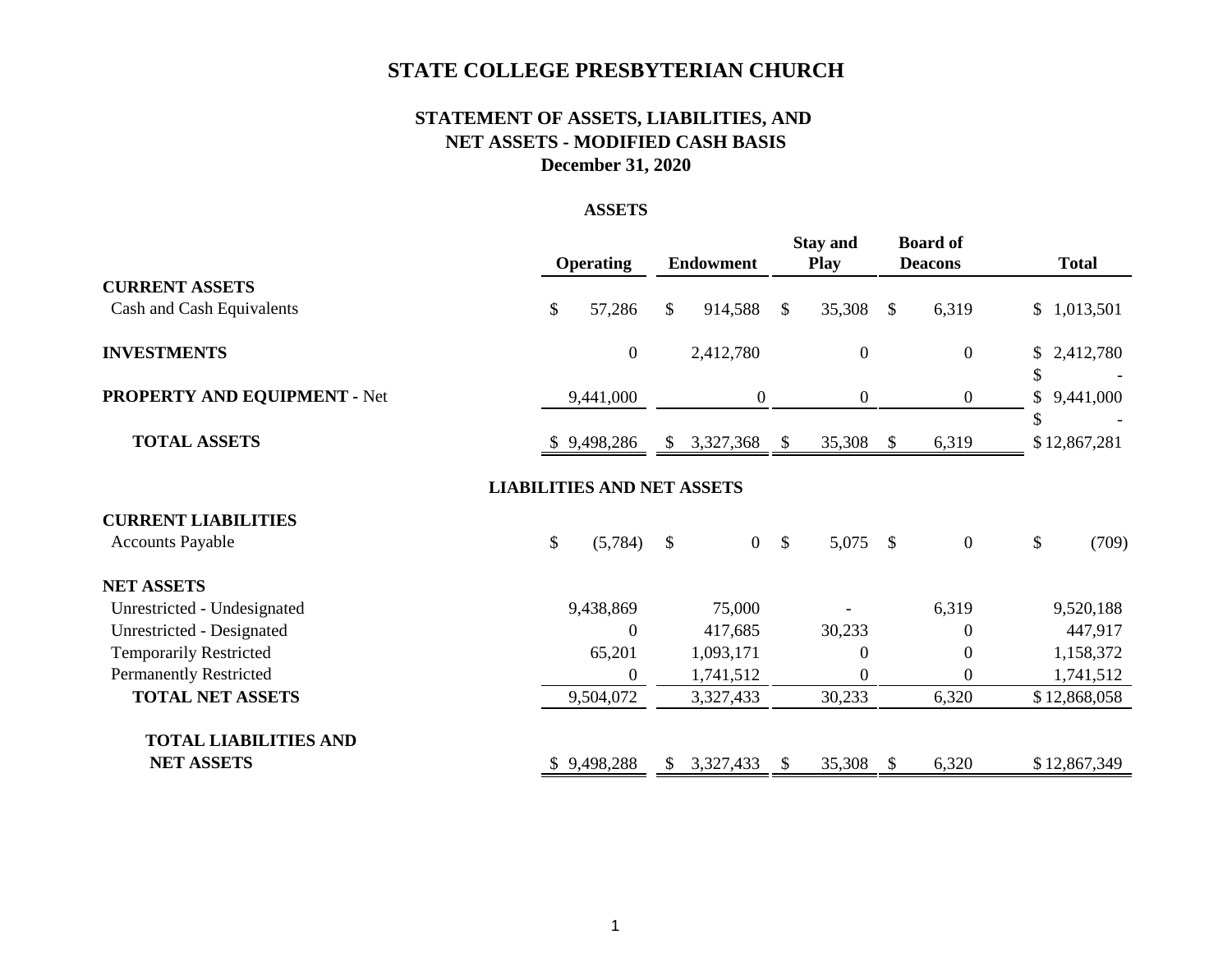| STATE COLLEGE PRESBYTERIAN CHURCH                         |                    |                            |                              |                                |                    |  |  |  |  |  |
|-----------------------------------------------------------|--------------------|----------------------------|------------------------------|--------------------------------|--------------------|--|--|--|--|--|
|                                                           |                    |                            |                              |                                |                    |  |  |  |  |  |
| STATEMENTS OF REVENUE, EXPENSES, AND CHANGES              |                    |                            |                              |                                |                    |  |  |  |  |  |
| IN NET ASSETS - MODIFIED CASH BASIS                       |                    |                            |                              |                                |                    |  |  |  |  |  |
|                                                           |                    | As of December 31, 2020    |                              |                                |                    |  |  |  |  |  |
|                                                           |                    |                            |                              |                                |                    |  |  |  |  |  |
|                                                           |                    |                            |                              |                                |                    |  |  |  |  |  |
|                                                           |                    |                            | <b>Stay and</b>              | <b>Board of</b>                |                    |  |  |  |  |  |
| <b>UNRESTRICTED NET ASSETS</b>                            | <b>Operating</b>   | <b>Endowment</b>           | Play                         | <b>Deacons</b>                 | <b>Total</b>       |  |  |  |  |  |
| <b>Unrestricted Support and Revenue</b>                   |                    |                            |                              |                                |                    |  |  |  |  |  |
| Contributions                                             | \$<br>772,146      | 13,874                     | $\mathbb{S}$<br>$\mathbf{0}$ | \$<br>2,465                    | \$<br>788,484      |  |  |  |  |  |
| Program Income (LOGOS, FISH, SFMU)                        | 16,421             | $\overline{0}$             | 134,799                      | 894                            | 152,114            |  |  |  |  |  |
| Forgiveness of PPP Loan                                   | 140,620            | $\mathbf{0}$               | $\mathbf{0}$                 | $\boldsymbol{0}$               | 140,620            |  |  |  |  |  |
| Parking Rental                                            | 28,798             | $\mathbf{0}$               | $\mathbf{0}$                 | $\boldsymbol{0}$               | 28,798             |  |  |  |  |  |
| <b>Investment Return</b>                                  | $\Omega$           | 2,337                      | $\mathbf{0}$                 | $\boldsymbol{0}$               | 2,337              |  |  |  |  |  |
| Miscellaneous                                             | 1,032              | $\Omega$                   | $\Omega$                     | $\overline{0}$                 | 1,032              |  |  |  |  |  |
| Total                                                     | 959,017            | 16,211                     | 134,799                      | 3,359                          | 1,113,384          |  |  |  |  |  |
| Transfers                                                 | (73, 431)          | 73,431                     | $\Omega$                     | $\boldsymbol{0}$               | (0)                |  |  |  |  |  |
| Net Assets Released from Restrictions                     | 78,434             | 123,149                    | $\Omega$                     | $\overline{0}$                 | 201,583            |  |  |  |  |  |
| TOTAL UNRESTRICTED SUPPORT                                |                    |                            |                              |                                |                    |  |  |  |  |  |
| <b>AND REVENUE</b>                                        | 964.019            | 212,790                    | 134,799                      | 3.359                          | 1,314,967          |  |  |  |  |  |
| <b>EXPENSES</b>                                           |                    |                            |                              |                                |                    |  |  |  |  |  |
| Mission                                                   | 43,660             | $\overline{0}$<br>$\theta$ | $\mathbf{0}$                 | 1,441                          | 45,101             |  |  |  |  |  |
| Benevolence                                               | $\Omega$<br>30,464 | $\mathbf{0}$               | $\overline{0}$<br>$\Omega$   | $\mathbf{0}$<br>$\overline{0}$ | $\Omega$<br>30,464 |  |  |  |  |  |
| Presbytery Apportionment                                  | 29,343             | $\Omega$                   | 124,334                      | 3,527                          | 157,204            |  |  |  |  |  |
| Programs<br><b>Expenditures from Endowment Fund</b>       | $\Omega$           | 131,407                    | $\mathbf{0}$                 | $\boldsymbol{0}$               | 131,407            |  |  |  |  |  |
| Personnel                                                 | 703,653            | $\mathbf{0}$               | $\boldsymbol{0}$             | $\boldsymbol{0}$               | 703,653            |  |  |  |  |  |
| <b>Church Administration</b>                              | 47,905             | $\mathbf{0}$               | $\overline{0}$               | $\boldsymbol{0}$               | 47,905             |  |  |  |  |  |
| Facilities                                                | 94,857             | $\overline{0}$             | $\mathbf{0}$                 | $\boldsymbol{0}$               | 94,857             |  |  |  |  |  |
| Miscellaneous                                             | $\Omega$           | $\theta$                   | $\Omega$                     | $\overline{0}$                 | $\Omega$           |  |  |  |  |  |
| <b>TOTAL EXPENSES</b>                                     | 949,882            | 131,407                    | 124,334                      | 4,969                          | 1,210,592          |  |  |  |  |  |
| <b>CHANGES IN UNRESTRICTED</b>                            |                    |                            |                              |                                |                    |  |  |  |  |  |
| <b>NET ASSETS</b>                                         | 14,137             | 81,383                     | 10,465                       | (1,610)                        | 104,375            |  |  |  |  |  |
| TEMPORARILY RESTRICTED NET ASSETS                         |                    |                            |                              |                                |                    |  |  |  |  |  |
| Contributions                                             | 50,201             | 70,234                     | $\mathbf{0}$                 | $\boldsymbol{0}$               | 120,435            |  |  |  |  |  |
| <b>Investment Return</b>                                  | $\mathbf{0}$       | 114,198                    | $\boldsymbol{0}$             | $\boldsymbol{0}$               | 114,198            |  |  |  |  |  |
| Net Assets Released from Restrictions                     | (78, 434)          | (123, 149)                 | $\overline{0}$               | $\overline{0}$                 | (201, 583)         |  |  |  |  |  |
| <b>CHANGES IN TEMPORARILY</b>                             |                    |                            |                              |                                |                    |  |  |  |  |  |
| <b>RESTRICTED NET ASSETS</b>                              | (28, 232)          | 61,282                     | $\overline{0}$               | $\mathbf{0}$                   | 33,050             |  |  |  |  |  |
| PERMANENTLY RESTRICTED NET ASSETS                         |                    |                            |                              |                                |                    |  |  |  |  |  |
| Contributions                                             | $\boldsymbol{0}$   | 1,000                      | $\boldsymbol{0}$             | $\boldsymbol{0}$               | 1,000              |  |  |  |  |  |
| <b>Investment Return</b><br><b>CHANGES IN PERMANENTLY</b> | $\mathbf{0}$       | 740                        | $\mathbf{0}$                 | $\boldsymbol{0}$               | 740                |  |  |  |  |  |
| <b>RESTRICTED NET ASSETS</b>                              | $\mathbf{0}$       | 1,740                      | $\mathbf{0}$                 | $\mathbf{0}$                   | 1,740              |  |  |  |  |  |
| <b>CHANGES IN NET ASSETS</b>                              | (14,095)           | 144,405                    | 10,465                       | (1,610)                        | 139,165            |  |  |  |  |  |
|                                                           |                    |                            | 19.768                       |                                |                    |  |  |  |  |  |
| <b>NET ASSETS - BEGINNING</b>                             | 9,518,167          | 3,183,028                  |                              | 7,930                          | 12,728,893         |  |  |  |  |  |
| <b>NET ASSETS - ENDING</b>                                | 9,504,072<br>\$    | \$<br>3,327,433            | \$<br>30,233                 | \$<br>6,320                    | \$12,868,058       |  |  |  |  |  |
|                                                           |                    |                            |                              |                                |                    |  |  |  |  |  |
|                                                           |                    |                            |                              |                                |                    |  |  |  |  |  |
|                                                           |                    |                            |                              |                                |                    |  |  |  |  |  |
|                                                           |                    |                            |                              |                                |                    |  |  |  |  |  |
|                                                           |                    |                            |                              |                                |                    |  |  |  |  |  |
|                                                           |                    |                            |                              |                                |                    |  |  |  |  |  |
|                                                           |                    |                            |                              |                                |                    |  |  |  |  |  |
|                                                           |                    |                            |                              |                                |                    |  |  |  |  |  |
|                                                           |                    |                            |                              |                                |                    |  |  |  |  |  |
|                                                           |                    |                            |                              |                                |                    |  |  |  |  |  |
|                                                           |                    |                            |                              |                                |                    |  |  |  |  |  |
|                                                           |                    |                            |                              |                                |                    |  |  |  |  |  |
|                                                           |                    | 2                          |                              |                                |                    |  |  |  |  |  |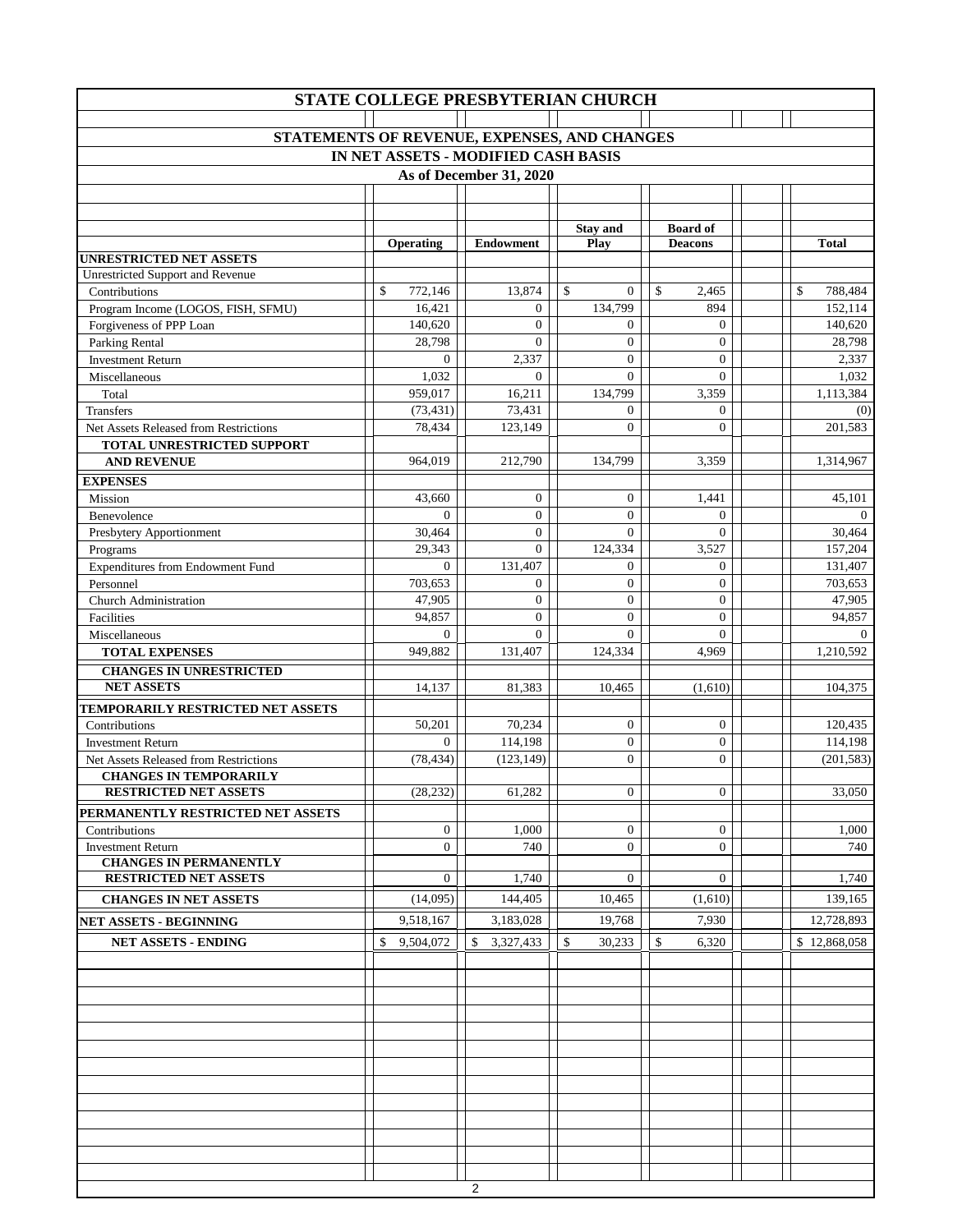#### State College Presbyterian Church 2020 Statement of Endowment Funds

|                                                                                                              | 01/01/20     | 2020      | 2020                     | 12/31/2020   | 01/01/20                 | 2020      | 2020                  | 2020                     | 12/31/2020            | 12/31/2020   | Difference from | Market       |
|--------------------------------------------------------------------------------------------------------------|--------------|-----------|--------------------------|--------------|--------------------------|-----------|-----------------------|--------------------------|-----------------------|--------------|-----------------|--------------|
|                                                                                                              | Principal    | Additions | Expenditures             | Principal    | <b>Beginning Balance</b> | Earnings  | Realized<br>Gain Used | Expenditures             | <b>Ending Balance</b> | Balance      | Market          | Value        |
|                                                                                                              |              |           |                          |              |                          |           |                       |                          |                       |              |                 |              |
| . Endowment Fund                                                                                             | 409,815.76   | $\sim$    | $\overline{\phantom{a}}$ | 409,815.76   | 130,703.21               | 20,005.50 | $\sim$                | $\sim$                   | 150,708.7             | 560,524.47   | 82,969.10       | 643,493.57   |
|                                                                                                              |              |           |                          |              |                          |           |                       |                          |                       |              |                 |              |
| B. Named Endowments (Principal preserved/income use restricted)                                              |              |           |                          |              |                          |           |                       |                          |                       |              |                 |              |
| Ann E. Boyd (Scholarships/Deacon's)                                                                          | 20,109.63    | $\sim$    | $\overline{\phantom{a}}$ | 20,109.63    | 7,474.98                 | 966.01    | $\sim$                | $\overline{\phantom{a}}$ | 8,440.99              | 28,550.62    |                 |              |
| Lola Gifford Flower Fund (Flowers)                                                                           | 8,040.85     |           |                          | 8,040.85     | 2,980.31                 | 386.26    | $\sim$                | 60.00                    | 3,306.57              | 11,347.42    |                 |              |
| James H. Holmes (Sunday School/CE)                                                                           | 1,069.60     | $\sim$    | ۰.                       | 1,069.60     | 610.28                   | 51.38     | $\sim$                | 106.13                   | 555.53                | 1,625.13     |                 |              |
| John H. Holmes (Deacons)                                                                                     | 1,258.14     | $\sim$    | $\sim$                   | 1,258.14     | 1,132.80                 | 60.44     | $\sim$                | $\overline{\phantom{a}}$ | 1,193.24              | 2,451.38     |                 |              |
| Hood Family Trust (Youth and Music Programs)                                                                 | 18,935.60    | $\sim$    |                          | 18,935.60    | 13,044.52                | 909.62    | $\sim$                |                          | 13,954.14             | 32,889.74    |                 |              |
| Irene Hughes Music Fund (Music Program/Worship)                                                              | 13,866.46    | $\sim$    | $\overline{\phantom{a}}$ | 13,866.46    | 4,190.31                 | 666.11    | $\sim$                |                          | 4,856.42              | 18,722.88    |                 |              |
| Julia Taylor FISH Trust Fund                                                                                 | 80,208.61    | $\sim$    |                          | 80,208.61    | 19,868.67                | 3,853.01  | $\sim$                | ٠.                       | 23,721.68             | 103,930.29   |                 |              |
| Henry Knerr Book Fund (Books/Pastor)                                                                         | 3,774.40     |           |                          | 3,774.40     | 1,588.76                 | 181.31    | $\sim$                |                          | 1,770.07              | 5,544.47     |                 |              |
| Maneval Family Trust I (flowers)                                                                             | 3,898.54     | $\sim$    | $\overline{\phantom{a}}$ | 3,898.54     | 1,204.84                 | 187.28    | $\sim$                |                          | 1,392.12              | 5,290.66     |                 |              |
| Patricia Farrell Music Trust                                                                                 | 142,027.83   |           | $\overline{\phantom{a}}$ | 142,027.83   | 34,522.51                | 6,822.65  | $\sim$                | 4,072.22                 | 37,272.94             | 179,300.77   |                 |              |
| <b>Power's Mission Trust</b>                                                                                 | 51,887.37    | 1,000.00  |                          | 52,887.37    | 8,258.92                 | 2,519.76  | $\sim$                | 3,000.00                 | 7,778.68              | 60,666.05    |                 |              |
| Ruth A. Martin Bequest (Christmas Flowers)                                                                   | 1,257.74     |           | $\overline{\phantom{a}}$ | 1,257.74     | 1,066.51                 | 60.42     | $\sim$                | 84.90                    | 1,042.03              | 2,299.77     |                 |              |
| Henszey Lecture Fund (Guest Speakers/Adult Ed)                                                               | 94,654.85    | $\sim$    |                          | 94,654.85    | 19,921.92                | 4,546.97  | $\sim$                | 751.34                   | 23,717.55             | 118,372.40   |                 |              |
| Eleanor B. North (5 evangelical books, flowers, OGHS                                                         | 6.291.80     | $\sim$    |                          | 6.291.80     | 3,214.34                 | 302.24    | $\sim$                | 68.24                    | 3,448.34              | 9,740.14     |                 |              |
| Beatrice Dabbs (Flowers)                                                                                     | 3,773.53     |           | $\overline{\phantom{a}}$ | 3,773.53     | 715.83                   | 181.27    | $\sim$                |                          | 897.10                | 4,670.63     |                 |              |
| <b>Total Named Endowment Funds</b>                                                                           | 451,054.95   | 1,000.00  |                          | 452,054.95   | 119,795.50               | 21,694.74 | $\sim$                | 8,142.83                 | 133,347.41            | 585,402.36   | 148,420.24      | 733,822.60   |
|                                                                                                              |              |           |                          |              |                          |           |                       |                          |                       |              |                 |              |
| <b>Bayard Named Endowment</b>                                                                                | 752,753.00   | $\sim$    |                          | 752,753.00   | 1,023.72                 | 28,663.25 | $\sim$                | $\overline{\phantom{a}}$ | 29,686.97             | 782,439.97   | 180.650.13      | 963,090.10   |
|                                                                                                              |              |           |                          |              |                          |           |                       |                          |                       |              |                 |              |
| <b>Schenck Named Endowment</b>                                                                               | 126,148.69   | 739.96    | $\blacksquare$           | 126,888.65   | 6,510.56                 | 3,054.00  | $\sim$                | $\sim$                   | 9,564.56              | 136,453.21   | 8,769.38        | 145,222.59   |
|                                                                                                              |              |           |                          |              |                          |           |                       |                          |                       |              |                 |              |
| <b>Total Endowments</b>                                                                                      | 1,739,772.40 | 1,739.96  |                          | 1,741,512.36 | 258,032.99               | 73,417.49 | $\sim$                | 8,142.83                 | 323,307.65            | 2,064,820.01 | 420,808.85      | 2,485,628.86 |
|                                                                                                              |              |           |                          |              |                          |           |                       |                          |                       |              |                 |              |
|                                                                                                              |              |           |                          |              |                          |           |                       |                          |                       |              |                 |              |
| August: After financials distributed, error corrected: \$1,000 should have been to Powers Fund, NOT Farrell. |              |           |                          |              |                          |           |                       |                          |                       |              |                 |              |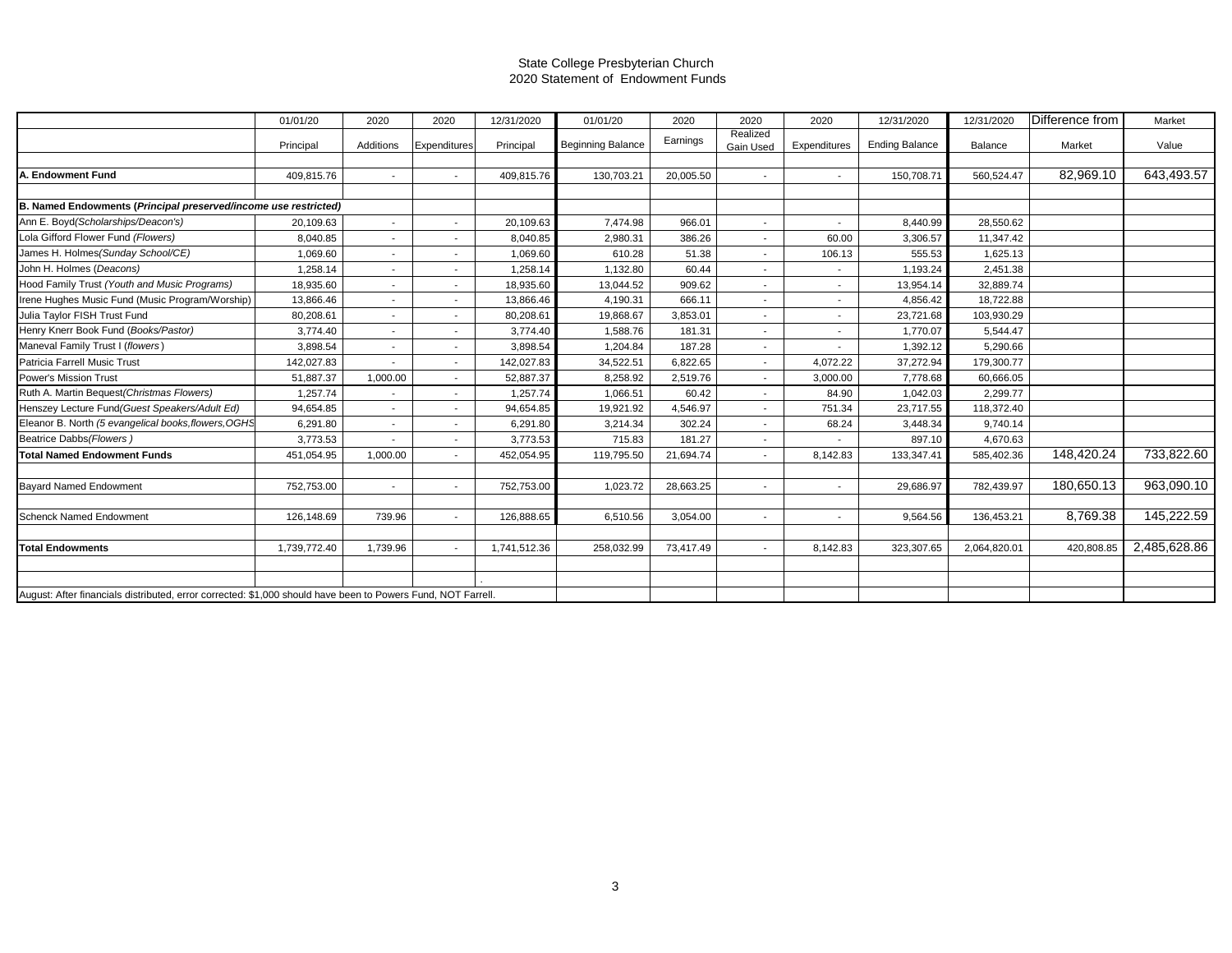### State College Presbyterian Church 2020 Statement of Designated and Memorial Funds

|                                                            | 1/1/2020    | Additions                | Realized                 | Earnings | <b>Expenditures</b> | 12/31/2020 |
|------------------------------------------------------------|-------------|--------------------------|--------------------------|----------|---------------------|------------|
|                                                            | Balance     |                          | Gain Used                |          |                     | Balance    |
| C. Designated Funds (Principal/income use restricted)      |             |                          |                          |          |                     |            |
| Pastor Continuing Ed Excess                                | 6,440.82    | 1,785.65                 |                          | 48.02    | 35.48               | 8,239.01   |
| <b>DCE Continuing Ed Excess</b>                            | 7,784.31    | 1,000.00                 |                          | 58.30    |                     | 8,842.61   |
| Music Director Continuing Ed Excess                        | 2,008.07    | 1,000.00                 |                          | 15.04    |                     | 3,023.11   |
| <b>AssocCAYAM Continuing Ed Excess</b>                     | 462.00      | 1,000.00                 |                          | 1.10     | 376.99              | 1,086.11   |
| Youth Pastor Continuing Ed Excess                          | (0.01)      |                          |                          | (0.00)   |                     | (0.01)     |
| <b>Britton Educational Fund</b>                            | 39,223.31   | 6,637.91                 |                          | 316.81   | 100.00              | 46,078.03  |
| Columbarium Fund                                           | 23, 157. 78 | 2,000.00                 | $\blacksquare$           | 176.31   | 1,000.00            | 24,334.09  |
| Housing (Pastor Housing/Session)                           | 55,829.96   |                          | $\blacksquare$           | 418.13   |                     | 56,248.09  |
| LOGOS (CE/Music Director)                                  | 2,365.95    | $\blacksquare$           | $\blacksquare$           | 17.72    | $\blacksquare$      | 2,383.67   |
| Miscellaneous (Session)                                    | 63.05       | $\blacksquare$           | $\blacksquare$           | 0.47     | $\blacksquare$      | 63.52      |
| <b>Operating Reserve Required (Session)</b>                | 74,336.61   | $\blacksquare$           | $\blacksquare$           | 556.74   | $\overline{a}$      | 74,893.35  |
| <b>Operating Reserve (Session)</b>                         | 36,428.97   | 79,976.00                | $\blacksquare$           | 253.25   | 1,845.10            | 114,813.12 |
| Parking Reserve (Building and Property)                    | 213.36      |                          | $\blacksquare$           | 1.60     |                     | 214.96     |
| Pastor Designated Discretionary (Pastor)                   | 4,445.25    | 450.00                   | $\blacksquare$           | 24.33    | 1,971.56            | 2,948.02   |
| Associate Pastor Designated Discretionary (Pastor)         | 58.55       |                          | $\blacksquare$           | 0.44     | 49.98               | 9.01       |
| Stay and Play Reserve (CE)                                 | 59,917.66   |                          | $\overline{\phantom{a}}$ | 448.75   | $\sim$              | 60,366.41  |
| Associate In College Aged & Youth Ministry                 | 18,053.97   | 55,380.00                | $\overline{\phantom{a}}$ | 181.08   | 6,952.00            | 66,663.05  |
| Dorothy McGeary Fund (Scholarships/CE)                     | 1,120.38    | 5,137.96                 |                          | 20.04    | 6,000.00            | 278.38     |
| FISH Reserve (FISH)                                        | 97.57       | 3,751.75                 | $\blacksquare$           | 0.88     |                     | 3,850.20   |
| Krislund Maintenance Fund                                  | 260.30      |                          | $\overline{\phantom{a}}$ | 1.95     |                     | 262.25     |
| Library Fund                                               | 7.21        |                          |                          | 0.05     |                     | 7.26       |
| LOGOS Scholarships (Noll/Deacons)                          | 2,029.54    |                          |                          | 15.20    |                     | 2,044.74   |
| McGeary Youth Conference Fund (CE)                         | 3,502.90    | $\mathbf{r}$             |                          | 26.23    |                     | 3,529.13   |
| Music Fund (Worship)                                       | 6,092.11    | 450.00                   | $\blacksquare$           | 44.05    | 1,037.00            | 5,549.16   |
| Musical Instrument Upgrade Fund (Worship)                  | 3,398.69    | $\tilde{\phantom{a}}$    | $\blacksquare$           | 25.45    |                     | 3,424.14   |
| Cap Imp Fund: Building and Property (Property)             | 1.15        |                          | $\blacksquare$           | 0.01     |                     | 1.16       |
| Building and Property Capital Campaign: Main               | 77,935.70   | 1,667.28                 | $\blacksquare$           | 585.26   | 3,655.75            | 76,532.49  |
| Building and Property Capital Campaign: Reserve            | 210,590.02  | $\blacksquare$           | $\blacksquare$           | 1,248.13 | 102,151.00          | 109,687.15 |
| <b>Mission Trip Fund</b>                                   | 10,330.49   | $\blacksquare$           | $\blacksquare$           | 65.95    | 2,500.00            | 7,896.44   |
| Out of the Cold                                            | 561.26      | $\blacksquare$           | $\blacksquare$           | 4.20     |                     | 565.46     |
| Peacemaking (Mission)                                      |             | $\blacksquare$           |                          | $\sim$   | $\blacksquare$      |            |
| Pentecost (Mission)                                        |             | $\blacksquare$           | $\blacksquare$           | $\sim$   | $\blacksquare$      |            |
| Sound System                                               | 414.81      | $\blacksquare$           | $\overline{\phantom{a}}$ | 3.11     | $\blacksquare$      | 417.92     |
| discern PSU/Lilly Grant #1                                 | 16,370.38   | $\blacksquare$           | $\overline{\phantom{a}}$ | 120.91   | 329.24              | 16,162.05  |
| discern PSU/Lilly Grant #2                                 | 15,918.53   | $\overline{\phantom{a}}$ |                          | 119.22   | $\overline{a}$      | 16,037.75  |
| Synod Grant for College Age (Mission)                      | 6,972.18    |                          |                          | 52.22    |                     | 7,024.40   |
| Synod Grant for College Age #2 (Mission)                   | 9,056.28    | 3,000.00                 |                          | 83.99    |                     | 12,140.27  |
| <b>Youth Ministries</b>                                    | 3,565.89    |                          |                          | 26.71    |                     | 3,592.60   |
| Young at Heart                                             | 836.52      |                          |                          | 6.27     |                     | 842.79     |
| Faith Fund                                                 | 6,624.17    |                          |                          | 47.89    | 2,000.00            | 4,672.06   |
| <b>Bayard Income</b>                                       | 1,023.73    | 28,577.63                |                          | 85.61    |                     | 29,686.97  |
| Schenck Interest (A portion for personnel exenses/Finance) | 11,900.14   | 3,699.83                 | $\blacksquare$           | 94.14    |                     | 15,694.11  |
| <b>Total Designated Funds</b>                              | 719,399.56  | 195,514.01               | $\blacksquare$           | 5,195.56 | 130,004.10          | 790,105.03 |